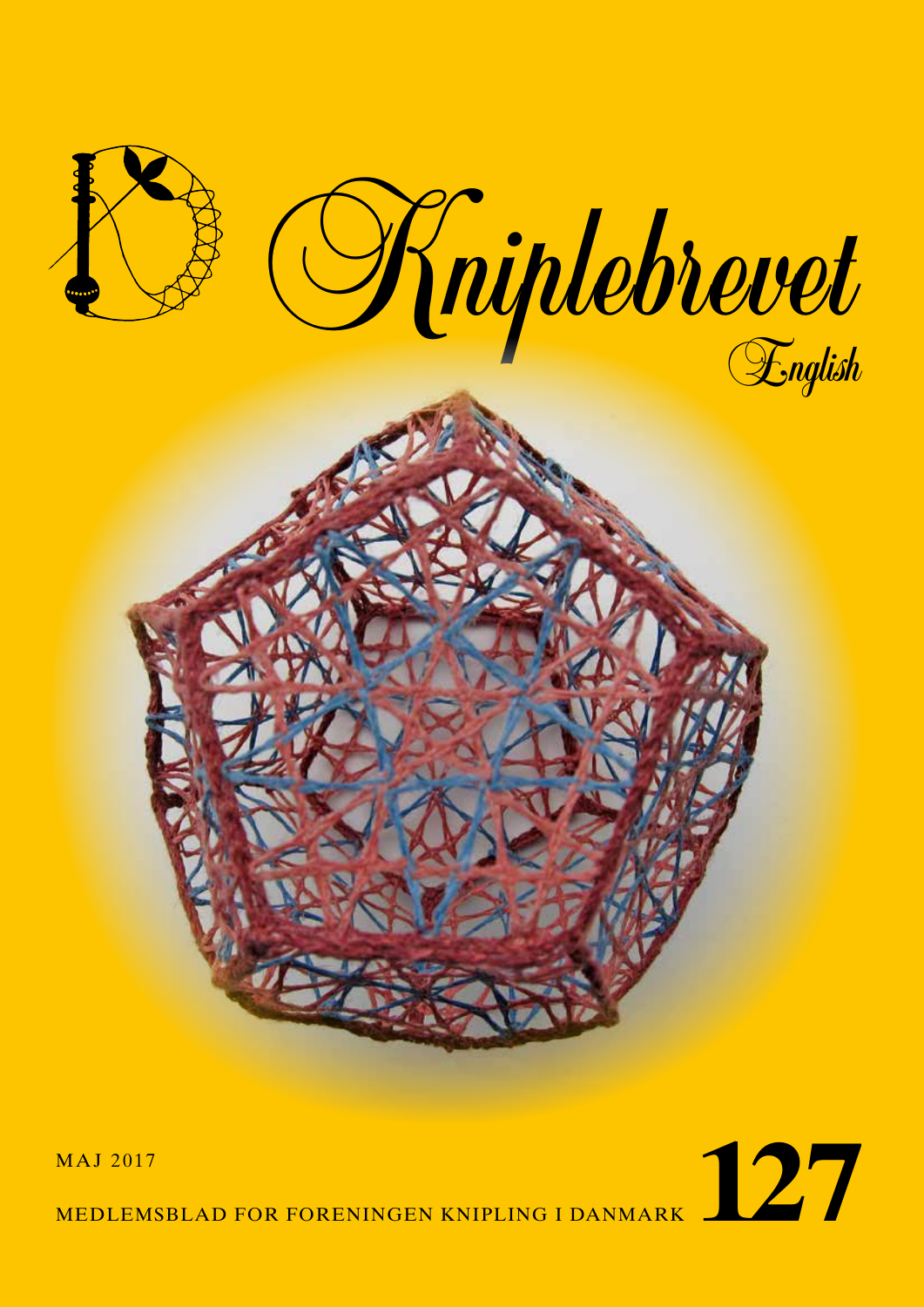## **Dear members**

Thank you for a good Annual Meeting. Thank you to everybody participating, as guests, exhibitors, stand holders or teachers for the workshops. It was a very good day with lots of visitors. Also, I thank everybody, who after the General Meeting gave us input on what to work for in the future. This will be a good asset for us on the board. The bag you received at the General Meeting contained, among other things, a pattern package from the magazine, Hendes Verden. This is because we have taken over the rest of their lace patterns, as they do not want to bring this in their magazine any more. We decided to hand part of it over to you. The rest of what we received will be sold in Knipleshoppen and on lace fairs in groups of three different pattern packages.

The question concerning our extensive library and if we were allowed to lend out books was raised on the General Meeting a couple of years ago. We looked into the matter, and found out that the library was not permitted to lend out books. It has not been possible to lend books from our organization's library since then. But lately good news has happened. I have, in connection with my research on an article about copyright, which may be read someplace else in this magazine, had contact with lawyers from Copydan. They found that our members can make copies from our library's books, as long as it is for private use only. This is indeed good news and we may again use our time in the library. We will collect a minimal payment pr. copy in order to have our expenses covered.

I have more good news. This magazine, and the future ones, perhaps all publications for this year, will contain several pages more than usual. The reason is that our editors have so much stuff to publish that more pages are needed. You can therefore look forward to receive larger magazines than usual.

I will finish with wishing everybody a good summer, and I can already tell you that our next Annual – and General Meeting will be on Marts 17th, 2018. The location will also next year be Mødecenteret in Odense.

Remember also, that if you recruit a new member, you will receive a very specially designed bobbin.

## **Obituary**

Dore Lindberg, Møn, has died at the age of 84. Dora has been an active person, always following up on what interested her.

Dora, together with 3 other ladies, started what became Kniplemessen I Slagelse. It started in 1988 and 1989 with lace exhibitions in Gundsømagle, and it caught lots of interest.

Dora saw the possibilities of moving it to a more central place, and they decided on Slagelse after a failure in Roskilde. The first exhibition was held in the aula of Nørremarksskolen. This place proved after a short time to be too small, and Dora suggested that we should rent Nordhallen. We, as helpers, thought it would be too big, but Dora organized it wonderfully, and it turned out fine. We, her helpers, got the duties which fitted each of us the most.

Dora wanted something new and exciting for every exhibition, and she was good at finding displayers, both from inland and abroad.

We, who worked together with Dora, remember it as a good and exciting time, and our friendships has lasted beyond this time.

We remember Dora as a good and capable person, which we are happy to have known.

All honor to her memory.

*Hanne Jensen, Kirsten Wholert, Avril Bahne and Agnete Skøtt.*

# **Obituary**

It is with big sorrow that we received the message that Arne Jerx is not among us anymore. Arne took care of Kniplecaféen in Kniplebrevet through several years. Our thoughts go to Arne's family and friends.

All honor to his memory.

# **We got the idea of a recruiting-gift in 2016.**

The gift, which is a special designed bobbin with the text "Ambassadør for Knipling i Danmark" is given to members, which recruit new members for our association, one bobbin for each new member.

This was a very good idea. Since we started the campaign, 50 new members have been recruited to Foreningen Knipling i Danmark. We give a big thank you to all our good ambassadors and a big welcome to all our new members. We hope you will be pleased with our association. And a big thank you also to Mona-Lise for producing the beautiful bobbin.

Our new members all receive a little welcome package and the numbers of Kniplebrevet published in the year of entering our association.

Previous members are considered new members after 2 years or more of withdrawal from the organization.

#### **Julemærkehjemmet 2017**

It is now over two years ago that I was asked to design a pattern for the support of Julemærkehjemmet, and I have to admit that I felt it as an honor.

I am aware of how big the backing up of this tradition is, where we help children and youth to a better future.

I have myself fought against overweight most of my life, so I know which challenges the participants of Julemerkehjemmet face every day.

First now, in an age of 47, am I about to win my fight. I will be pleased, if my donation can help just one person to a better future.

It was therefore not difficult for me to decide that my design should be a heart.

The choice of technique was not difficult to decide either, as I am sold on Milanese lace from the first time I tried it.

It was just to start to draw, make the lace, go back, redraw, remake the lace…..

A process I enjoyed a lot.

I have, as many of you surely know, been appointed to the board of our wonderful association during the two years after I was asked to design this pattern.

I have just been reelected for a two- year period at the General Meeting on Marts 11th, for which I am thankful.

I find big pleasure in working for our association, and find that I, through all the tasks I get in touch with through the association, at the same time develop both personally and in my knowledge of lace techniques.

I am privately married to my wonderful and very understanding husband, Mark. I cannot start to count the week-ends were I am not at home because of classes, fairs, work for the board aso. But, as he says: "As long as it makes you happy", and it REALLY does. We have two boys, age 18 and 20, together.

I am momentarily working in a Rema 1000 store in Ribe, where I am hoping for a permanent position.

*By Annette Nielsen*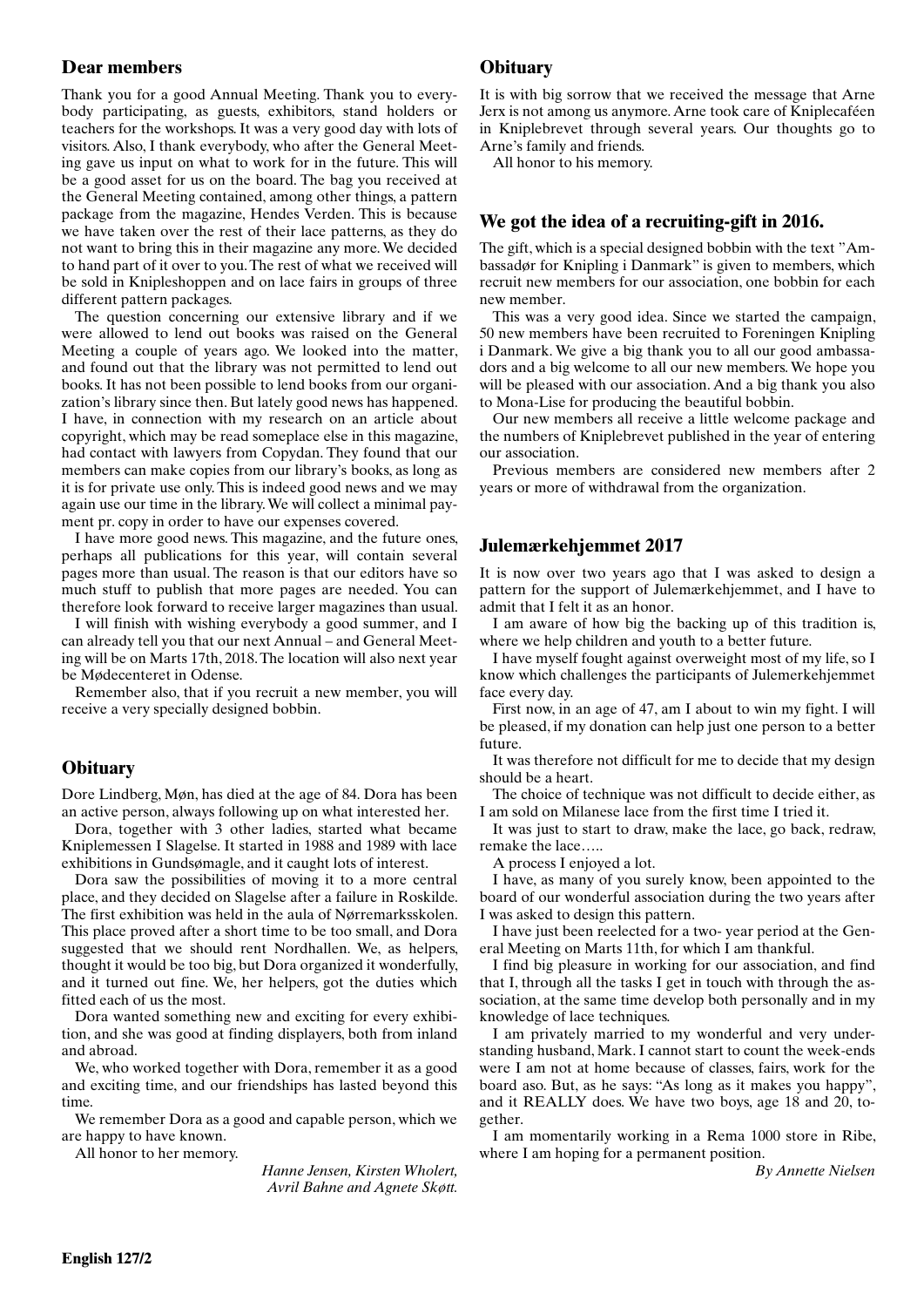# **The Annual Meeting in Odense on Marts 11, 2017**

Knipling i Danmark held its Annual Meeting on Marts 11 this year. Mødecenter Odense was also this year the physical frame for this nice day. The choice of a meeting place had not been difficult, as both the board and the other members had been very pleased by this place last year. I know this for sure, as I have inquired about it.

It was busy from the first minute. Exhibitions and stands for selling goods had to be set up. Everything turned out fine also thisyear, and the two workshops started at 9.00am sharp.

Mona-Lise Pedersen gave a workshop on decorating bobbins with decoupage, and beautiful bobbins were made under good supervision. The other workshop was given by Bente Eskerod where Russian tape lace was taught. The sweetest birds were produced.

I came to the workshops for a peak more than once and the students were working in deep concentration. Only once did most of them leave the room (they came back later), which was at 10.00 am. when the official opening of the meeting took place and the head of the board bid welcome. She then unveiled the royal lace. Participants from many different countries had made 18 different placemats in lace, which will be a given as gift in connection with the royal golden anniversary in June. Many an "oh", "ah" and "how beautiful" could be heard around the tables where the gift was on display, and they are indeed amazing.

The time until 2:00 pm. was used partly on shopping (we cannot go empty on our tools) and partly on admiring all the nice lace on exhibition. Many took the opportunity to buy The Bobbin of the Year. Many of us strive for not to have any hole in our collection. The new pattern supporting Julemærkehjemmene is a "must" for many. Happily, many of us support this good course.

The multitude of the exhibited lace pieces was impressive. There were MANY opportunities to stop up and take a second look.

The General Meeting started at 2:00 pm. The minutes can be read somewhere else in this magazine. I have to mention, however, that our new project, the Friendship Tapestry, was presented right after the General Meeting. This is a very exciting project, and you may read more about it in Kniplebrevet no. 126. We, of course, hope for lots of participants for this project.

 The board members and the members of the association had thereafter a brainstorm about how to get new members. This was a very alive and constructive debate, and a good experience. We were afterwards able to buy the last necessities at the stands, which were still open.

When the clock stroke 4:45 pm. it was time to listen to Karen Trent Nissen's speech, where she very lively told about her life with lace. I have seldom experienced so many women on one place being so quiet. It was a very good talk where we all were pulled into the story.

Thereafter we all ate together, and it was lots of chatting (even though we did not have much voice left). This was a nice arrangement, where new acquaintances were made.

The last raisin in the sausage was the evening lace workshop. I am very impressed about people being able to focus after a day with so many impressions. In fact, many of us had never made a Russian spider before, but every one left with a success in the luggage. Our association has just wonderful members.

I headed home to Jernved at 10.00 pm. All my energy was used, and it was a long way home. But I do, in spite of this, look forward to next year. How can I do anything else?

# **Workshop in Russian Tape Lace by Marianne Nielsen**

The Annual Meeting 2017 started for 11 lace makers at 9.00 am. with a workshop in Russian Tape Lace. Bente Eskerod was our instructor, and she had designed a beautiful bird in Russian tape lace, for us to play around with.

We were on the ball from the first minute – everybody was ready with pillow and bobbin pairs. The bobbins moved rapidly forth and back where we worked on the perfect setting-up after a few instructions. We also worked on the best way to add the gimps, which is used in the chain stitch and gives the fine braid-look in the lace.

The looks of the 11 birds turned out very differently, as everybody had brought different color combinations along – as you see on the pictures.

Nobody finished the lace before the workshop ended at 12:00 noon, even though everybody worked hard, so a little homework is still to be done before the pretty birds can be hung up in 11 Danish homes.

Thank you for a good time, for a nice piece of lace and a little nice chatting over the pillow.

## **Workshop in decoupage at the General meeting on March 11, 2017 by Lea Gamborg**

We were three fresh ladies starting out from Copenhagen early Saturday morning in order to participate in the General Meeting in Odense, including a workshop on decorating bobbins with decoupage. I looked very much forward to learn from Mona-Lise Pedersen. She has, through a longer period, showed off her nice lace bobbins on Facebook, and I would love to learn more about it.

When we met up with Mona-Lise in Odense, she had already painted bobbins white, which we could start decorating. We started right away to cut motives out of paper napkins and glue them to the bobbins. This is tedious work, but the result is the effort worth. We cut and pasted for a couple of hours, and made many nice bobbins. We even had time to give them the first layer of varnish. They need 5-6 layers of varnish in order for them to be sealed and make them useable.

It was a good workshop, and my 7½ year old daughter asked on Sunday morning if I had bought the nice bobbins. Her first reaction when I told I had made them was: "Can you please also decorate some of my bobbins, mom?" The workshop had been a success, and I will surely decorate more bobbins with decoupage.

# **Minutes from the General Meeting of Foreningen Knipling i Danmark**

#### *Saturday, Marts 11, 2017*

The chairman of the board welcomed everybody and we sang a song about lace making.

- 1. Election of chairman and counters of votes.
	- Holger Busk was voted chairman. The chairman welcomed everybody and stated that the General Meeting was announced according to the rules. Four counters of votes were elected:

Karen Marie Iversen, Gunvor Kold Jensen, Lillian Olsen and Kirsten Ulla Andersen

2 The president presented the board's oral report. There were no questions from the floor concerning the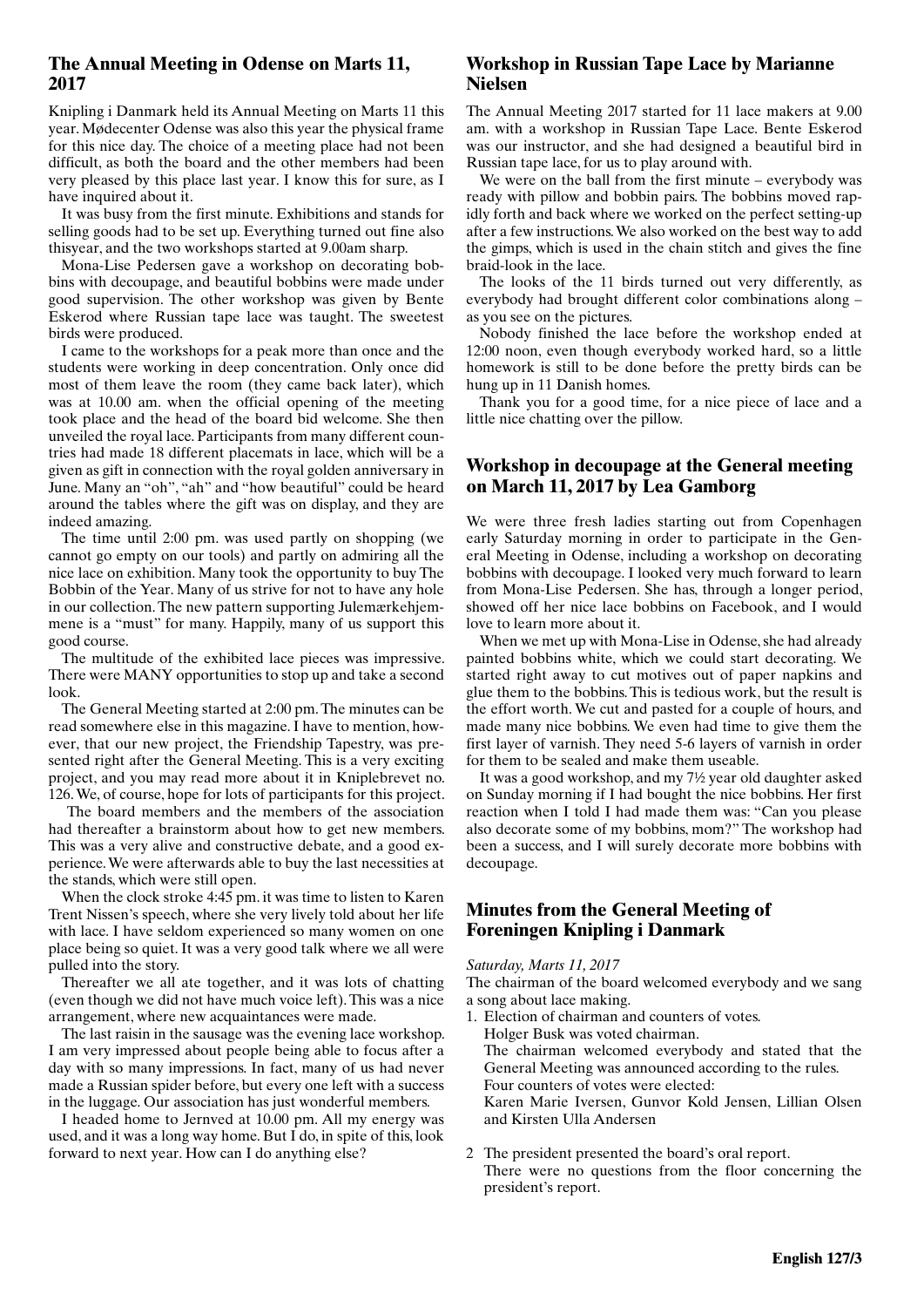3. The treasurer presented the account.

One question was raised from the floor concerning the account:

Birgitte Bryde has a wish to get the budget for the year in together with the account, in a 3. column.

The answer from the treasurer: Our accountant does it this way, and we will not pay the extra costs for having it added in.

4. The different entries of the budget were presented. Question to the budget from the floor:

Hanne Volters: How can we reduce the bank-fees?

The treasurer: It depends upon how members abroad pay. They can, when transferring money from banks abroad, choose to pay the fee themselves or to divide it between them and our association. Many of these members have in 2016 chosen to pay the fees themselves.

Lis Hansen, Odense: Isn't it optimistic to count on 1850 members?

The president: The membership has to be cancelled in writing. If this is not done by December 31st and no payment is received, we will cancel the membership. Our experience is that many rejoin the association when they do not receive Kniplebrevet in February.

- 5. The board had decided to keep the current membership fee. Approved by applause.
- 6. There were no incoming proposals, but the board had received a note, which would be handled under additional topics
- 7. The members of the board were all reelected, as there were no other candidates.

3 candidates for substitutes were up for vote:

Mona Nøhr, Als.

Has made lace for 40-45 years, and wish to make an effort on the board.

Kirsten Brodersen, Tinglev.

Has made lace for 40-45 years.

Lea Gamborg.

Learned lace from her grandmother in 1989, and would like to give a hand in the association.

Lea was elected as first substitute with 86 votes.

- Mona was elected as second substitute with 72 votes.
- 8. Additional topics.

Solvejg Nielsen received honorary membership for the enormous effort for our association. She has for ex. recently mounted the 18 royal placemats.

The president: We have been asked about the possibility to republish Kniplebrevet no. 1-10.

This is not possible, due to copyright.

The president went through a slideshow concerning copyright. It will be an article about this difficult topic in the next Kniplebrevet.

A very touched Solvejg Nielsen thanked for the nomination to Honorary Member, and talked a little about the work she had done with mounting all the placemats.

The chairman thanked for keeping the meeting in good order and closed the General Meeting.

# **Anna Botilla Winther – a lace merchant by Susanne Andersen**

At the lace festival in June this year, I listened to a speech by Elisabeth Holm Nielsen, the curator for Museum Sønderjylland.

Anna Botilla Winther, a lace merchant, was one of the few women participating in the lace trade in the history of Vest-Slesvig. Anna Botilla Winther was born in Sølsted in Abild Sogn on December 26th, 1816.

Anna's mother dies, her father remarries, and Anna is taken care of by her uncle on her mother's side, lace merchant Andreas Jensen Winther, living in Brede. She learned about the lace trade in this house and married in 1835, 18 years old, her uncle's companion and cousin, Mathias Michelsen Winther, at that time 50 years old. They getfour children together, two of them dyeing of whooping cough, and Anna becomes a widow 30 years old.

Anna remarries 42 years old and puts the lace trade aside until she again is widowed. She becomes acquainted with Emil Hannover in Copenhagen, and a part of her samples are sold to Kunstindustrimuseet in Copenhagen through him.

Anna's work in the lace trade of the Winther family was to take care of the internal and partly private part of the business. It was not proper for a lady to travel around the country selling lace. Her job was to shape and draw lace patterns, make the prickings, distribute patterns and thread to the lace makers and receive the finished lace. The creative influence from her on the lace from the Winther lace business has therefore been important.

# **The weeklong class after the Tønder festival.**

When talking about the lace festival in Tønder, most of us think about the week-end. But every time there is also a weeklong class after the festival, and this year was no exception. Karen trend Nissen, Helle Schultz and Inge Lindegård were the three capable instructors. The class found place on Hohenwarte i Højer , where most of the participants also stayed.

We met on the location on Sunday evening in order to find a place to sit and to start on a Tønder lace. The official opening took place Monday morning. I shared a table with two Norwegian ladies and a lady from Australia. This was the third time I participated, and I can warmly recommend this class to others.

There were participants from Denmark, Sweden, Norway, England, The Netherlands, USA and Australia. It was a good atmosphere and our language was English, signing and big laughs. We worked on patterns of our own choices. A couple of us made a Tønder pattern after a copy of a lace sample from a sample book. We really had lots of freedom, and our teachers were always nearby if help was needed.

The fact that we also have something in common with sportfishers, is not obvious, but if your thread brakes, is the pliers used by them, when making their flies, a good tool. One does not need to go back so far in order to tie the knot.

Iris Löw from Sweden was not aware of this class the first year it was offered, but has been participating ever since the second year. Many of the students have taken the class lots of times, because they enjoy the interesting friendships and good spirits this class provides.

I think that more emphasis should be made to this class.

# **An international project - a royal gift**

In the summer of 1967, exactly on June 10th, was our, then Crown Princess and Heir to the Throne, Margrethe married to Henri Marie Jean André count de Laborde de Monpezat. They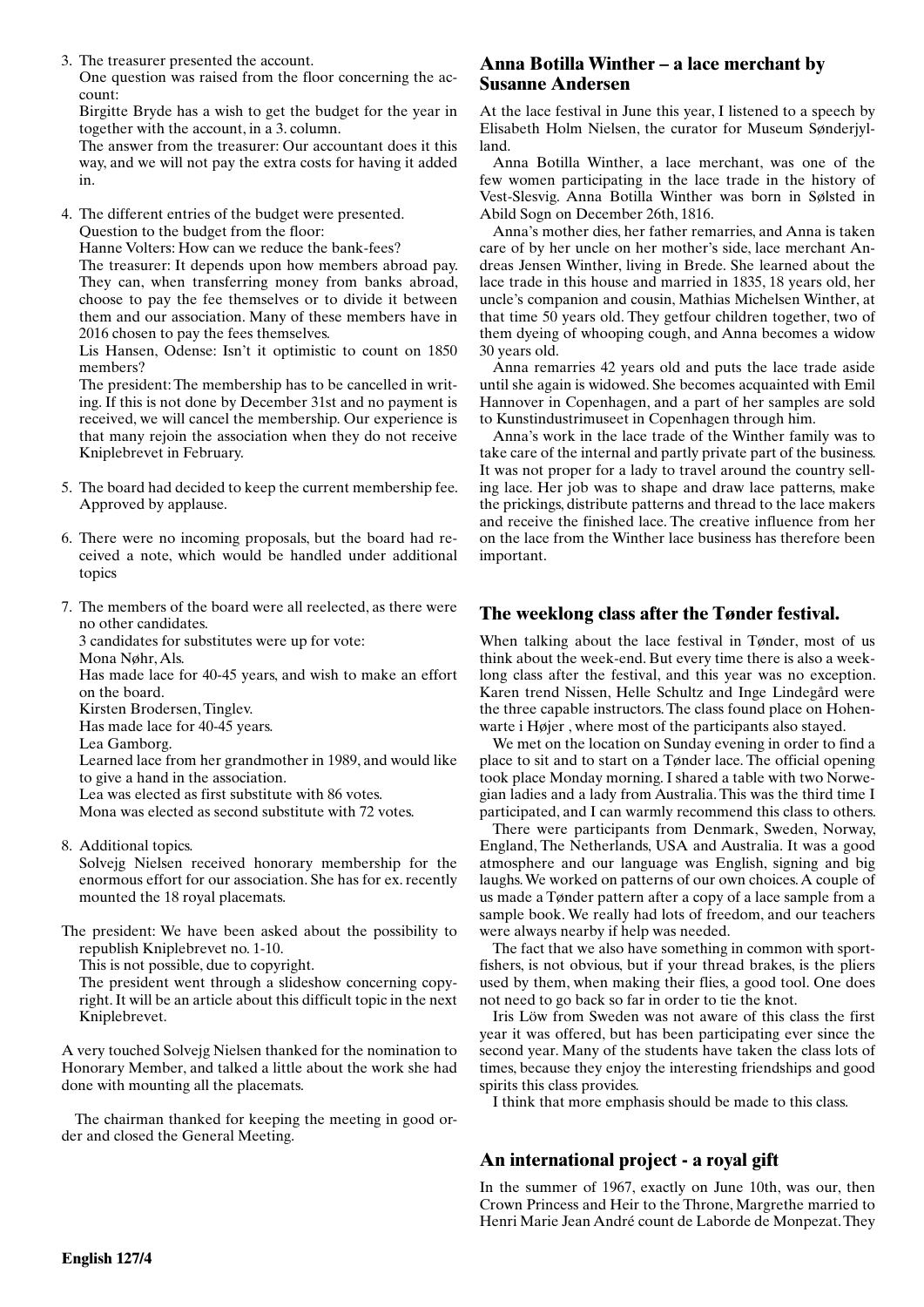will therefore celebrate their Golden Anniversary in 2017 in privacy.

The board had, back in 2012 in connection with Her Majesty Queen Margrethe's 40th anniversary on the throne, been in touch with the Royal House concerning a gift for her. This resulted in 3 pillows and a fantastic guestbook. You may learn more about it in Kniplebrevet no. 106, 107, 108 and 109. We already talked about a tablecloth or placemats at that time, but time was too short. This time we already started to discuss if we should do something for the Golden Anniversary in January 2014.

The ideas for a Golden Anniversary gift were plenty, but we decided on placemats pretty fast. The next question was motives, material, the number of mats, and most important, who could do the work?

Would we be able to use the two monograms for Her Majesty Queen Margrethe and Prince Henrik, as they each have one? How about 6-12 placemats in 6-12 different designs over the two monograms? We all agreed on one thing, which was that all the patterns should be published in Kniplebrevet. Pretty soon the idea came that a Swedish designer (relation to the late Queen Ingrid), a Norwegian designer (Norway is closely related to Denmark both through history and through military), an Australian designer (relation through the Crown Princess), of course a French designer or perhaps two (relation to Prince Henrik), a Chinese designer (Prince Nicolais and Prince Felix relation), one from Tønder (Møgeltønder) and some of our own capable, good designers in Denmark. We also worked on an idea with 'Europe's father in law' (Christian IX), and also on all the countries to which our queen has family relations, and not to forget, where prince Henrik comes from – Vietnam and France.

The project became more concrete in May 2014.We decided to go on with the idea of doing something for the Golden Anniversary of the Royal House in 2017. 12 placemats should be made. We agreed on the following countries: Norway, Sweden, England, France and Australia. We had Russia as a reserve, if one of the countries decided not to participate. The countries were chosen in order to indicate the Royal House's close relations to these.

The conclusion for the project was that each country should make two placemats, preferably two different ones. The theme should show something special from their country in lace.

The project had to be described and pictures taken during the work, as well as a description of the designers. Each of the twelve placemats should be published in Kniplebrevet so that our members have the opportunity to make a set of placemats for themselves, so that we all may seem a bit Royal ;o) The measurement of the lace would be 12cm wide and 36 cm long. We provided the lacemakers with the thread, so that the color of the lace would be exactly the same.

Now started the hunt on who could draw, design and make the lace. We got a yes from Denmark, Norway, Sweden, England and Australia pretty fast. It was hard to get connected with France. We contacted The French lace society, wrote to a couple of museums, but received no response. We got in contact with the German lacemaker, Marianne Stang , in the German Lace Congress in Emden in 2016. She helped us to get in contact with a French man, who knew one who could help us. In this way also France was represented, and it was no need for us to contact Russia. A Japanese needle-lace maker also got in touch with us. We accepted her request, and also allowed her, as the only participant, to use colors in her lace. Unfortunately, she fell ill and had to withdraw from the project. Australia had not less than 5 interested lacemakers. This was a little more than we had anticipated, but did not want to say no to anybody. We therefore had to go out and find more Danish lacemakers, as we wanted to match the numbers of our lacemakers with the amount of lacemakers from abroad.

We happily succeeded. The gift now counts 18 placemats, one more fantastic than the other, and the fantasy and energy in the work is incredible. Solveig Nielsen has done a magnificent job with mounting the 18 pieces of lace to linen cloth.

The patterns for all the 18 placemats will be published in Kniplebrevet from August 2017 and through 2019 sometime. It will be both big and small challenges and many fantastic pieces of lace with exciting stories. The story and thoughts behind the lace and a biography of the designer/lacemaker will be published together with the patterns.

All the 18 placemats were on exhibition at the Annual Meeting Marts 11th, 2017.

You really have something to look forward to when all these fantastic pieces of work will be published in Kniplebrevet. A big thank you to everybody, who made this gift possible.

### **The main theme on the German lace congress in Emden this year was Brügger Blumenspizen.**

A speech was given and a big exhibition was set up about this topic.

My strategy was clear: to see the exhibition first, then to go to the seminar and finely to see the exhibition again.

As planned, I started out with the exhibition, which was fantastic.

I saw the most fantastic lace, from the finest to the coarsest, from the small pieces to the real big items, where the finished lace was made by many different lace makers, and then combined.

By moving in the right direction, the exhibition would guide you through the development of the lace. One could see the development of the start/finish technique, development of the thread size and the different uses of the lace.

It started out with very fine, traditional lace, and ended out in fantastic, colorful modern lace.

After having seen the exhibition, I sat down and enjoyed a fantastic talk about the topic.

The speech was given by Yolande Beeckman, who has made lace since 1984, has a lace teacher education and has taught since 1993. She is also one of the authors of the book about Brügger Blümenspizen, published in connection with the congress. We listened to an unusual competent speaker. (The book review can be read in Kniplebrevet no. 124).

The talk went very thoroughly through the topic. Yolande Beeckman stared by telling that the lace is known from the second half of the 19th century, and that both thick and thin thread was used. She told about the development of the technique, to a great part in order to make the lace faster.

She continued by telling how one had set up and finished off the lace in the second half of the 19th century, even to the amount of twists used in the lace.

The earlier mentioned book also goes thoroughly through these things, if you are interested in this kind of lace.

As a whole, the talk followed the book on many points.

Then she told about the developments, which have occurred within this type of lace. Out with the old grand-ma lace (her own words!) and in with modern expressions and experiments with colors.

I indeed learned much from this speech, and came out of the class, feeling very enlightened about the techniques of this lace.

Then I went down and saw the exhibition again. This time I did notice lots of details I did not see the first time, thanks to the speech I had just heard.

My strategy had proved to be a good one. I was not at all aware of how much I did not know about Brügger Blumenspizen when I left home.

It was a very instructive exhibition, talk and process, which I enjoyed very much.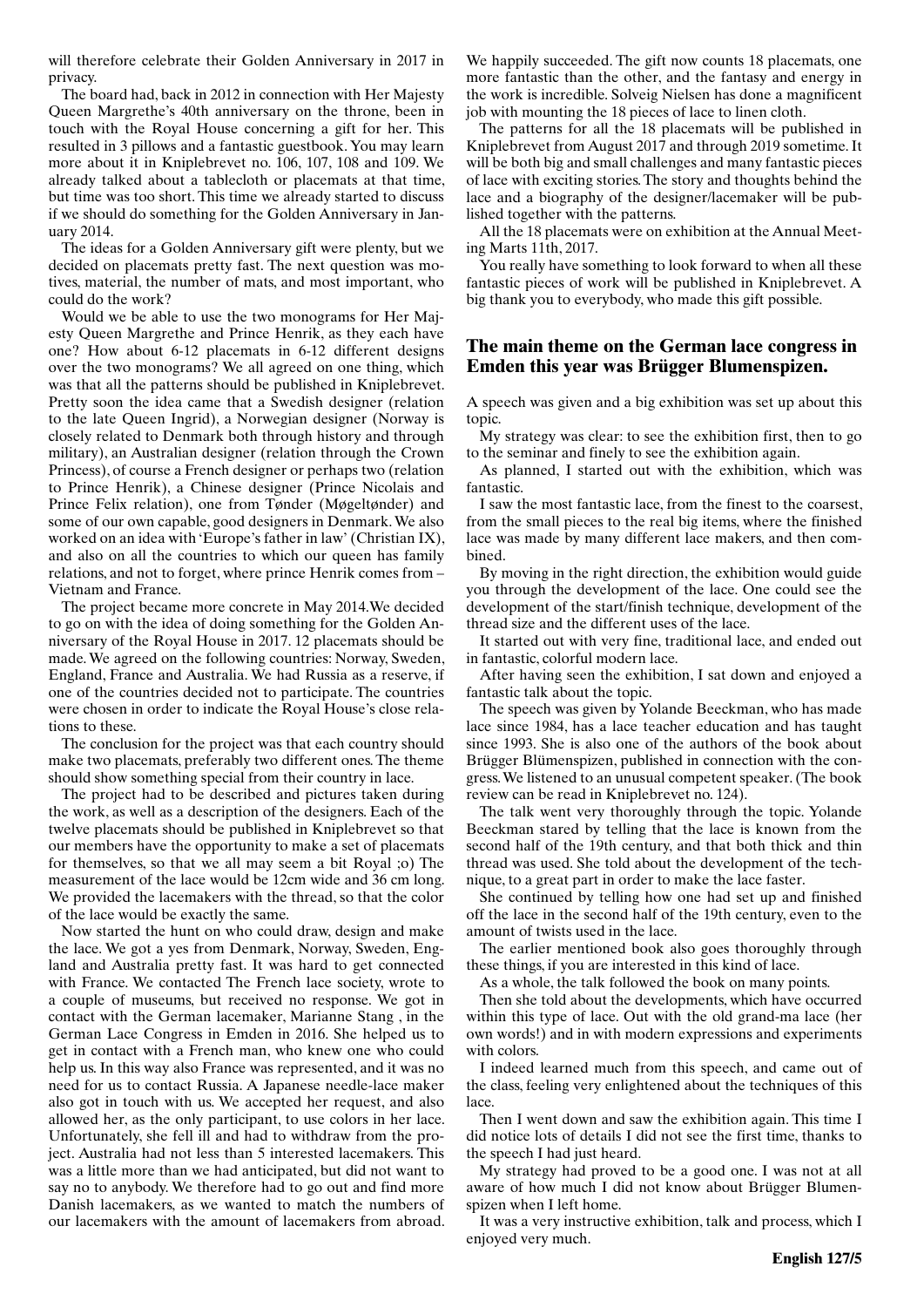# **Presentation of Bobbi Donnelly By Bobby Donnelly**

#### *Introduction: Lone Nielsen*

*Our organization's board members were invited to the presentation by Bobbi Donnelly of her new book, " Tyldsbund og picoter". This was during the lace festival in Tønder. A wonderful experience with a person presenting her book with lots of enthusiasm.*

*I talked with Bobbi after the presentation and asked her, among many other questions, how she had gained interest of just this kind of lace. This is the reason why Bobbi has written the following article. The books Bobbi has published are reviewed in Kniplebrevet "Spindelvæv og drømme", no. 112 page 26, " Et studie af Tønder kniplinger", no. 116 page 28 and "Tyldsbund og picoter", no. 124, page 14. The books can be bought at Sønderjylland Kulturhistorie Museum I Tønder.* 

At the book launch for Point Ground and Picots, Lone Nielsen spoke to me and asked what made me decide to reconstruct Tønder lace. Then she asked me to share my answer with the magazine and to explain what I do both for my books and my workshops. So, for those of you that are interested, here goes.

I started making lace in the late 1980s because someone said I hadn't done everything in the fiber arts world if I hadn't made bobbin lace. Gloves off, challenge accepted. I then spent six months trying to find someone locally who knew how to make lace. I called craft shops; I called needle craft stores; I finally called a local farm museum and found that they had scheduled a day-long workshop where I could try either tatting, crochet, Battenberg lace, or bobbin lace! I signed up for the bobbin lace workshop and was off and running. I then spent many years making lace on my own, working out of the books that I could find through the public library system.

One day, a lace teacher moved in to my area, and we met. She was setting up classes, so I signed up to take lessons. I went to class every week for a couple of years. I was happy! When her husband was transferred out of the area, I lost my teacher. Next, I decided to organize a small group of fellow lacers to meet every month. Eventually, we started bringing in teachers from around the country and then from around the world to teach us different kinds of lace. In this way, I furthered my lace skills. About that time I found the book Knipling 3 by Karen Trend Nissan, and I saw the photo of the Large Danish Heart in the back of the book. I fell in love!

That piece is everything I think lace should be! Sadly, there was no pattern or information about how to get a pricking. But that piece stuck in my mind for many years. At the same time, I was still taking classes from as many teachers as I could, and one of those teachers was Karen Trend Nissen herself. Through that workshop, I learned about Karelly's Lace Shop, which sold the wonderful pattern that I had searched so many years for. I immediately started working on the Large Danish Heart.

Picture of the Large Danish heart on pillow.

At the same time, I was still taking classes from as many teachers as I could, and one of those teachers was Karen Trend Nissen herself. Through that workshop, I learned about Karelly's Lace Shop, which sold the wonderful pattern that I had searched so many years for. I immediately started working on the Large Danish Heart.

After that, I began to make other Tønder pieces. The lappet pattern shown below in the photo was published in your magazine many years ago, and is another one of the lace pieces I've finished.

Picture of the lappet.

Another teacher whom I took classes from was Michael Giusiana. He soon asked me to make some of the samples for a book on Flanders lace he was putting together. We found we enjoyed working together and developed an interesting professional relationship.

About that time the primary Tønder teacher in the United States, Gunvor Jorgensen, passed away, leaving a huge hole in the lace-making community. That same year, Michael was teaching at an annual lace conference in Virginia, USA, and the woman in charge asked his opinion about who should teach the following year. Michael had seen my yardage of the Big Danish Heart and felt that I could fill the hole that Gunvor had left. Hers were big shoes to fill. I was not convinced, but we talked, and I decided to give teaching Tønder lace a try. My first class at the conference had six students and lasted an entire week. I enjoyed teaching, and the students liked what they learned, so I was invited back to teach the next year. My classes at the Virginia lace conference continue to be very popular.

On my first visit to Tønder, I purchased a book in the Sønderjylland Kulturhistorie Museum that contained only photographs of lace and no prickings.

Photo of the booklet.

I spent many hours reconstructing patterns from that little picture book and continued to teach and design some patterns of my own. I have been teaching Tønder lace for almost ten years now and enjoy it a lot. I have been very lucky to have been given the opportunity to put together two books for the Sønderjylland Kulturhistorie Museum in Tønder: Spiderweb and Dreams and Point Ground and Picots. I also published a book with Michael called A Study of Tønder Lace.

The process that I go through with each piece of lace I've reconstructed begins with a photograph. Several years ago, Michael was given permission by the museum to photograph some of their Tønder lace collection. For each sample, he enlarges the photograph and does some preliminary sketches of the design. Using the photo and the sketches as a starting point, I begin my reconstruction of the lace at the foot side, putting the dots and the thread paths into the computer to create a complete working diagram.

It is always interesting to see what I have to work with on any given piece. Sometimes I have a number of repeats, sometimes not even a complete repeat. The next issue is which is the 'correct' repeat? One pattern for example had 5 repeats, each one just a little different. Which one is the 'right' one? If this is the case I then choose which one to use. Hopefully the one that I choose best represents the original lace designers vision. We also design corners. Corners were not designed until recently lace was made in yardage and then gathered around corners. I take a mirror, place it on a straight piece of lace and then find the most pleasing design for the corner. Then make the pattern for the design. Here is a sample of the same pricking worked two different ways.

Photo of the corners.

For my computer work, I used the program Lace RXP for a number of years and then tried the program Lace 8. Recently I changed over to the program Knipling, which I am enjoying very much. This program allows me to do a lot of very interesting things with the lace diagrams and prickings. I can create circles and ovals with much less effort once I've reconstructed and tested the original straight piece of lace.

Once I'm satisfied with a lace reconstruction, I send the pricking and diagram to Nancy Carnegie, one of my students. We have been very lucky to have her test the patterns for us. She does a beautiful job and notes any issues she finds. For instance, she might discover extra dots on the pricking or places where dots need to be added. After I've worked on a piece a number of times, I find that I naturally correct the pricking as I go, sometimes forgetting to take notes as I get lost in the rhythm of lacemaking. Fortunately, Nancy sees the lace with fresh eyes and is able to record any problems she finds.

After Nancy tests the prickings, I return to the lace program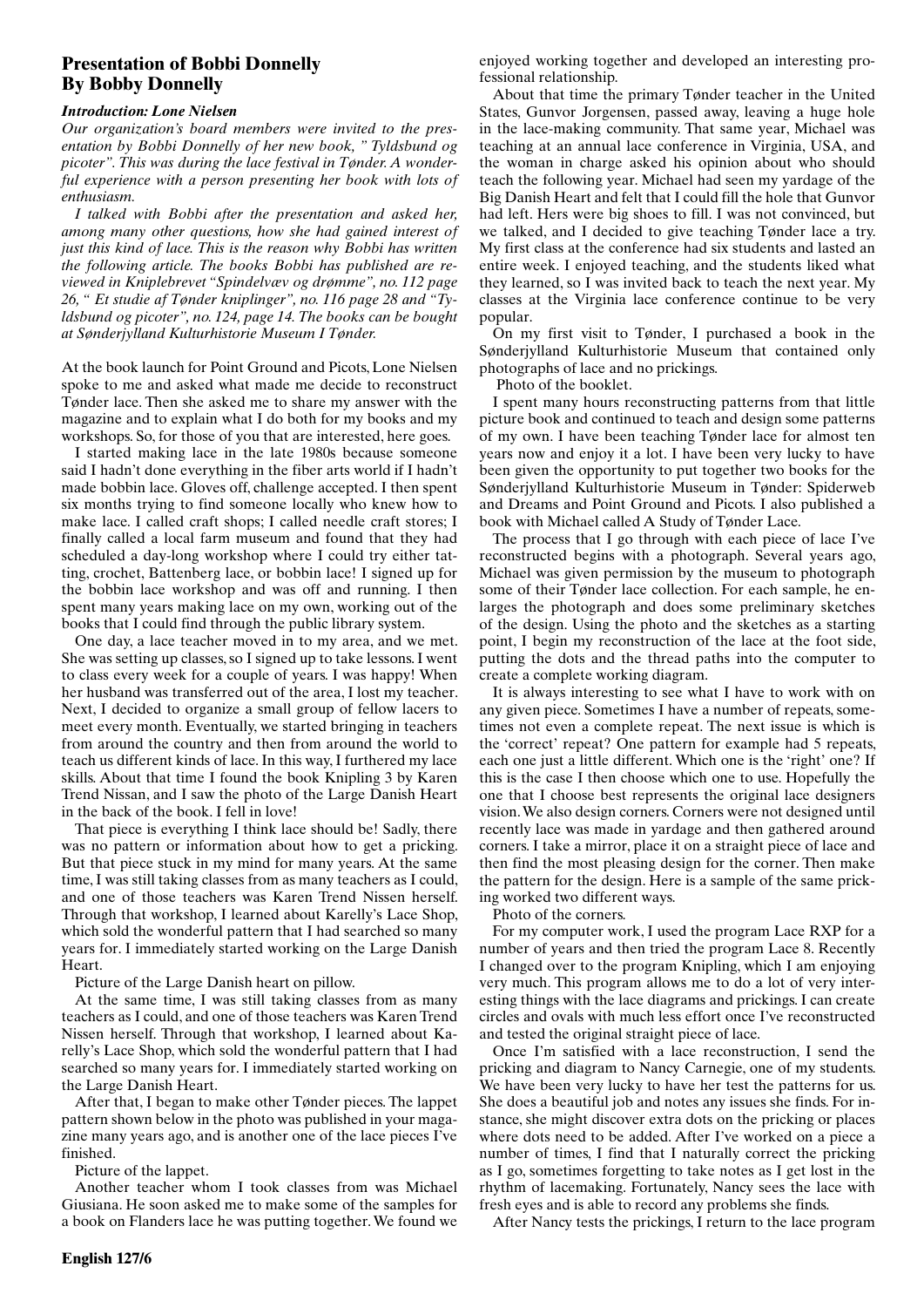and correct or change the computer file according to her notes. Once I have created the final pricking, Nancy makes a sample of the lace, which I scan into the computer. Finally, I send the scans of the Tønder lace, the working diagrams, and the prickings off to Michael, who then creates book pages, which will be used by the publisher. We are grateful that the Sønderjylland Kulturhistorie Museum in Tønder created the pages for the books they published.

Every year, I add two new designs to my teaching pieces for my returning students at various conferences and workshops I teach at across the United States. Some years the pieces are reconstructions of traditional lace, and other years they are new designs I created myself. I make a sample of every pattern I use to teach from; that way I become familiar with the spots that are more complicated and may require additional instruction.

I have enjoyed working with the people at the Sønderjylland Kulturhistorie Museum in Tønder and look forward to working with them again on my next project.

### **We have received this from Kirsten Gubi Kristensen**

I have read your article about Esther Winkel in your lace magazine with great interest.

What I missed, also in her biography, was something about articles she had written about other topics.

I send along what I, here in the south, have found. How much she has written from the area of Elsinore, I do not know. I hope this can be put together with the biography of Esther Winkel. In this way everything will be together.

These are the articles Kirsten Gubi Kristensen has found:

- 1. Bidrag til Ellum skolens historie (2012) (Article about Ellum school's history)
- 2.Pastor Møllers forunderlige have (2000) (The vicar Møller's wonderful garden)
- 3. Skolebarn I 1920' (1991) (Schoolchildren in the 1920's)
- 4. Ellum i ældste tid (1982) (Ellum in its very beginning)
- 5.Træk af kniplekunstens historie (1975) (Traits from the history of the art of bobbinlace)

All the articles are published by Sønderjysk Månedskrift. They may be ordered through their homepage if you are interested in any of them.

Historiker Klaus Tolstrup Petersen Den Slesvigske Samling Dansk Centralbibliotek for Sydslesvig e.V. Norderstr. 59, D-24939 Flensburg Postbox 528, DK-6330 Padborg Tlf: +49 46 18 69 70 . e-mail: ktp@dcbib.dk . www.dcbib.dk/dss

# **Evening Entertainment 2017**

Idea, design and execution: Annette Nielsen, Jernved

Materials: 7 pairs of linenthread 40/2 and 2 pairs of perlyarn no. 5

Start: Set up at the point, and add pairs as you go according to worksheet. The marked twists are valid through the whole work. Chainstitch see fig.1, Russian spider see fig. 2 and false braids see fig. 3

The Russian spider is worked with false braids. All the legs are worked with one pair which is twisted on its way out from the middle. When attached to the edge, the pair is twisted once and a sewing is done around the leg on the way back towards the middle, and when this is done, a twist in made again and then a new sewing around the leg. This is repeated as necessary until the middle is reached.

Finish: The pairs are taken out and tied off.

## **This shows how to make chainstitches**

The two bobbins in the middle are lifted (bobbins no.2 and 3), the worker pair is led through to the other side. The two lifted bobbins are put down, one on each side and become bobbin no.1 and 4.

# **Play with modern grounds**

Idea, design and execution: Knipling i Danmark.

We will bring part 2 of 6 of the annual competition from 2014 in the next 6 publications of Kniplebrevet

The idea with Årskonkurrancen (The annual competition) in 2014 was to explore what happens when the pricking changes. We also like to present for you some new grounds and give you the possibility to play around with different thicknesses of thread/materials and what this does to the lace.

Materials: All the 6 bands have prickings for thread no.60/2 and one HAS TO use 1-2 pairs or 2-4 bobbins in a thread/ material of your choice. It can be anything from metal-thread, fishing line, knitting yarn etc. The 6 bands may differ in the choice of threads. The 6 bands are mounted on a free frame, with composition of your own choice. The frame has no set measurements. Kniplebrevet also brings a pricking for setting up and finishing off, so that the bands can be used separately.

Challenge no. 2 uses 24 pairs (see worksheet). You may combine your bands as you please. If you prefer a band with a diagonal start, set up along the diagonal line on the pricking. If you plan to have the lace in a free frame, the lace has to be set up in a straight line so that it has the right width from the beginning.

## **Placemat**

Idea, design and execution: Lene Bjørn

Materials: 20 pairs of linen thread 28/2 or 16/2

Start: Begin according to the worksheet with 1 pair from every pinhole. Work the half of the Russian ground (1 triangle), hang on 2 pairs by the scallop and continue the whole way around. When continuing on the last half of the Russian ground, sew in in the middle. Continue to the next scallop. If you wish to make a runner, you can make the mat longer by parting the pricking in the middle and prolonging the pricking in the middle to the desired length.

Finish: Finish off by sewing together with the start of the piece and bind off with a Belgian knot-row. See fig.1.

*We have gotten permission from Lene Bjørn to republish the pattern. It has previously been published in Kniplebrevet no. 34.* 

## **Belgian Knotrow**

Fig.  $1 =$  the first row goes to the right Fig.  $2 =$  the second row goes to the left

## **Insertions with different grounds**

Idea and design: Annette Thomsen

Execution: Ella Pedersen, Hadsund

Start: Straight setting up. If you wish to try out different grounds, you can use the start and ending between every ground and connect them through plaits. If you desire an insertion with different grounds, you can combine them and create your very own special insertion. You may also choose to use one ground only. There are lots of choices in this piece of lace.

Ending: Finish off with plaits, which are sewn down on the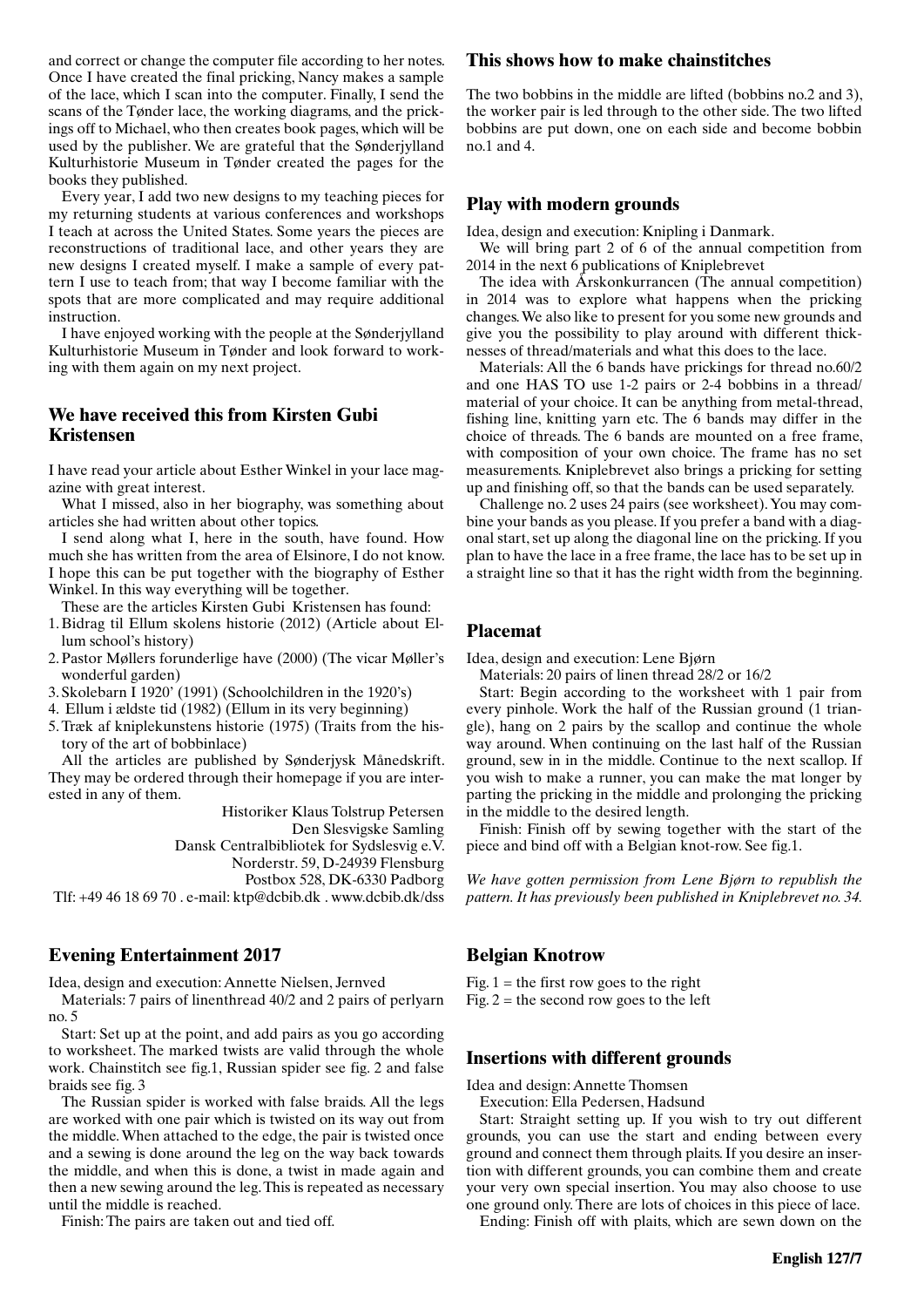lace when finished. The lace may be mounted to a piece of cloth. If mounted to cloth, do not forget to wash the lace and the cloth first, in order to prevent different shrinking of the two pieces.

# **Doily 2**

Idea, design and execution: Mona Nøhr, Nordborg

Mona has gotten the idea to make 12 different doilies by reusing the frame of one piece of lace. Mona has played around with the pattern and made as many different fillings as she was able to do. We will continually bring all of them in Kniplebrevet. It would be a challenge to play around with lace patterns.

Materials: 25 pairs of 35/2 linen thread.

Start the way you prefer. The marked twists apply for the whole lace.

Finish: The best way is with help of magic threads. Or finish off the way you prefer for this piece of lace.

### **Insertion. Interpretation of reconstruction of no. 40**

Interpretation of pricking no. 40 from Lucie Krebs' estate, which has been given to Foreningen Knipling i Danmark.

The pattern has been interpreted by Sonja Anderson, Ikast Execution: Sonja Anderson

Materials: 34 pairs of linen thread 40/2

Start: Straight setting up.

The twists apply through the whole work.

The lace is mounted on linen cloth.

### **Russian tape lace. Part 2:**

Materials: 7 pairs of linen thread 50/2 or 60/2 and 1 pair of gimp thread for ex. DMC Perl no.5 or 8 or gold metallic thread. Technique: In addition to the techniques mentioned in part

1, are the following techniques used in the pattern below.

#### *The worker pair "leaves" the tape.*

Sometimes is the pin where the workers turn at the edges, not placed right at the edge of the tape. (The worker pair leaves the tape). The pin is placed "outside" the tape and it is necessary to twist the pair more than once around the pin. An equal amount of twists matching the distance to the pin and back are used.

#### *Connections of tapes*

Sewings are made where the workers pins are set outside the linen stitch tape. Dr. 1 shows by arrows how this is indicated on the worksheet.

 The pin is placed where 2 lines from the worker pairs meet (marked by arrows on the drawing). The workers are twisted as needed before and after the pin. The tape is worked until the workers arrive on a place where the pin is set "outside" the tape. Twist the workers as needed to get to the pin. The amount of twists is often the half of the twists used on the meeting side. Take the pin out, sew the worker pair into the loop and tighten well. Do not replace the pin. Twist the right amount left and continue working the linen stitch tape. See dr. 2.

If the pin has to be used more than once, the workers are twisted as many times as necessary before it is placed around the pin. The last time the pin is used, the workers are twisted as necessary, and the workers are sewn through all pairs around the pin and tightened well. Do not replace the pin. Twist the workers again according to the distance from pin to tape and continue working the linen stitch tape. See dr. 3.

#### *Tape in half stitch*

Half stitch may be used instead of linen stitch on places where the tape widens. Whole stitch is still used on the outer edge. The gimp is worked in linen stitch on the drawing. See dr. 4.

#### *Finishing off the tape*

Be ready to finish off the tape 2-3 pin holes before the tape ends.

This is done by putting the workers aside by the 2. or 3. last pin. Continue with the passive pairs (the pairs in the tape). Cut the threads off one by one leaving about 30 cm. Make a loop at the end of each thread and pin it at the edge of the lace pillow, over the finished tape. Remember to keep the threads in the right order. Put a thread through the end of the big formed loop and wind this double on a bobbin. See dr. 5 and 6.

Continue the lace until you reach the beginning of the tape. \* Sew the worker into the first edge pin at the beginning of the tape. Weave the worker through the first two thread loops of the passives. See dr. 7. and sew it into the pin of the first passive pair at the tape's set up line. See dr. 8. \* repeat from \* to \* until the end of the set up. Tighten the workers well after every sewing. Tie the workers once after the last sewing and weave it through 4-5 loops. See dr. 9.

Repeat the tying off for every pair separately. Take the bobbins off the big loops and untwist possible twists. Loosen the loop's threads from the pins at the top and pull carefully on the threads until the loops disappear.

## **Owl**

Idea, design and execution: Annette Nielsen, Jernved

Materials: Embroidery thread, divided in 6 strands. The owl may be worked in DMC embroidery thread, K80, linen thread no.60/2 or every thread of marching size.

Start. Head: Use 6 pairs. Set up by the dotted line according to worksheet. Observe that back stitch is used by the ears. Tie off.

Body: Use 6 pairs. The workers are attached to  $(+1)$  as shown on the worksheet, 2 pairs are added by the head, sewn in at the pinhole in the middle, finely the 3 last pairs are added and the worker pair is sewn in again. The linenstitch band is worked all the way around and tied off.

Wings: Use 6 pairs. 5 pairs are added on at the head's edge, and 1 pair at the pinhole. Observe the sewings in the beginning. Work the linen stitch band which is sewn on to the body, and tied off.

Glasses: use 8 pairs, which are sewn into the left side of the head according to worksheet. Follow the directions on the worksheet and tie off.

Beak: Use 6 pairs. Start by open setting up of 4 pairs at the point of the beak. Use the pair to the very left: 1 wholestitch , 1 halfstitch and 1 wholestitch to the right side and set the pin. Continue according to worksheet. Observe that 1 pair more is added on each side. Take out pairs according to worksheet.

The lace is starched well before taking it off the pillow and the threads are tied off closely.

HAPPY LACEMAKING

## **Can we as an association reprint the first 10 of the published magazines of Kniplebrevet?**

#### By Lone Nielsen

The board has been asked by a member if we could reprint the first 10 publications of Kniplebrevet, as they are out of print.

Our first reaction was, yes, why not, but the more we discussed it, the more we got aware of the fact, that it was not that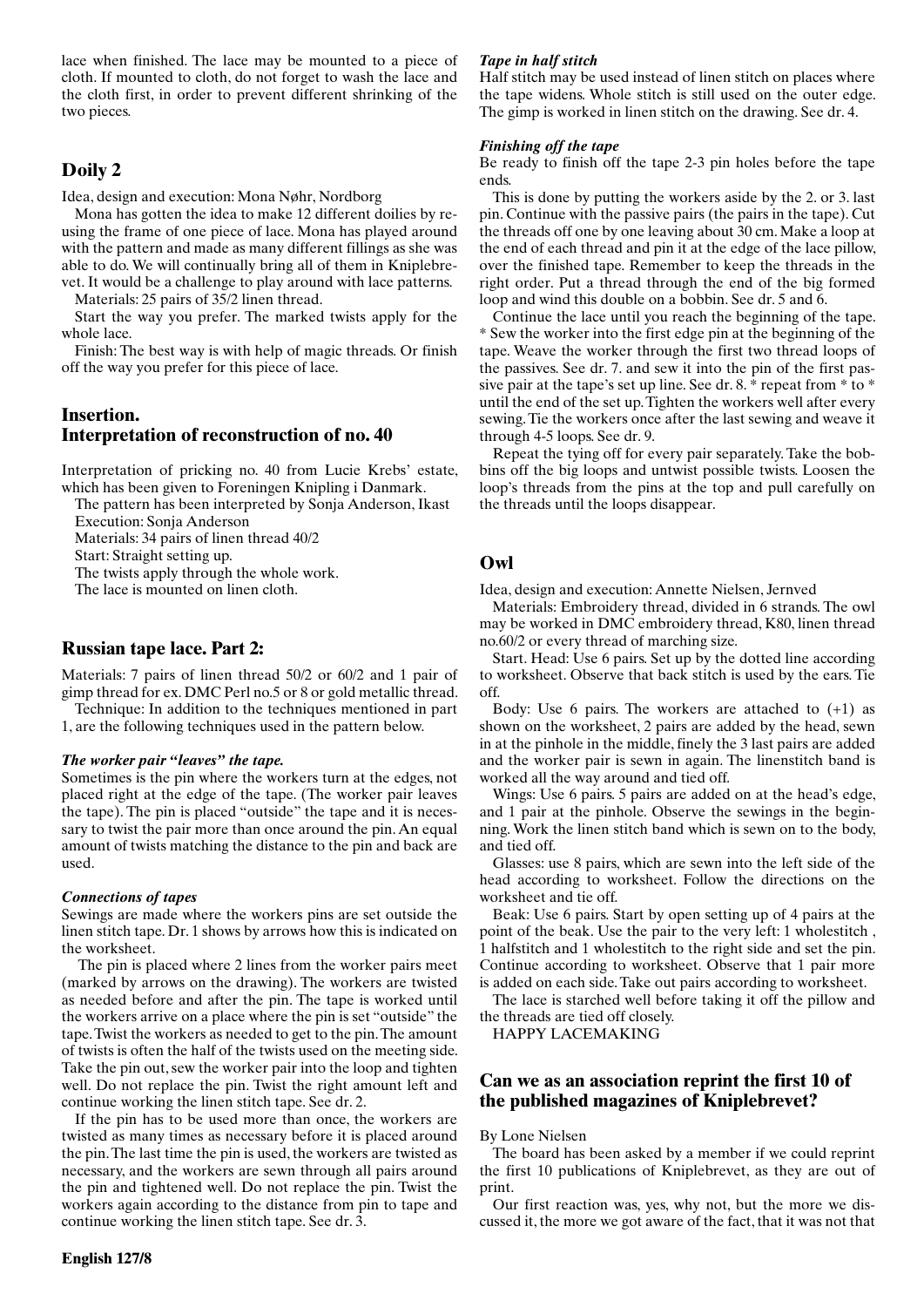easy. We therefore started to explore what was needed in order to make the reprints. What are we in fact allowed to do, due to the perspective of legality. But before I write more, let me tell you a little story.

The strawberry grower: Imagine that you are a strawberry grower. You have a plot of land with strawberry plants, which you care for, nourish, water and look after daily, treat it against snails and fungus or other things which may destroy your harvest. You cover them with straw or plastic in order to protect them against wind and weather. Finely they are harvested and prepared. You have worked thoroughly with it for several months. You set up a nice little both along the wayside with homemade jelly. A jar costs 25,- kr. Do you think people should pay for it, or is it OK. if they just take a couple of jars without paying? Is it OK if the costumers contact other people telling them: "I know where you can get jelly for no costs…. you can just help yourself, even though it has a price tag".

With consent, Source: Laila Miller Albertsen

Most of us would find that the situation described is wrong. If it is not paid for, it is stolen, and should be punished.

In fact, the same situation occurs if we reprint old magazines of Kniplebrevet. It is obvious to ask, why is that? We have earlier on published the magazines. Doesn't it belong to our association? The answer to this is no – there are Danish laws about copyright, also copyright on written texts, designs a.s.o. The copyright is marked with the little symbol c , which can be seen many places if you look closely.

The copyright makes sure that persons, which have created something in art or professionally, is secured the right to the created work, and that nobody else can use these works without permission from the persons /firms, who hold the copyright. Permissions may be granted with or without payment for use of the work.

It is not necessary to use the symbol c in order to own the copyright. You own the right just by having created the work. The copyright is valid for 70 years after the original copyright holder's death, however 50 years only for photos. The copyright goes to the heirs after the original copy holder's death.

#### *Violation of copyright may lead to sanctions:*

The holder of the copyright can by violation take the offender to court and demand:

A reasonable compensation matching the amount which normally should have been paid for use of the work.

Compensation for further damage, which demands proof of damage. The damage can include expenses in connection with the court case. The damage is often an estimate, and the offender's winning may play a role in the consideration.

Compensation for not economical damage, typically a form of defamation or something similar. This may for ex. be the case if bad copies occur.

Recall, destruction and/or handing over to the copyright holder of the offensive items and products.

Publication of the sentence given to the offender.

#### *Copydan:*

Copydan helps protect the holders of copyrights. They also work as the connection between the copyright holder and the one who wish to use an object for ex. in order to copy from ít or to use quotations from it.

There are for ex. schools and other educational institutions, which have a need to copy from published books or magazines. These institutions have to establish a contract with Copydan and pay a fee in order to get permission to use work, produced by others. They are obliged to pay a yearly fee for the use of the materials. The ones, who have produced the work, and with that hold the copyright, also have to notify Copydan about the work they have manufactured. When others, like educational institutions, use their work, the institutions may pay the copyright holder an economical compensation for the use of part of their work, instead of having to buy the whole thing.

#### *Kniplebrevet says:*

Copies from Kniplebrevet for institutions or businesses can only be done if they have an agreement with Copydan, Tekst og Node, and only within the frame mentioned in the agreement.

If you do not have an agreement with Copydan, can copying only be done, except for your own use, through an agreement with the president of Knipling i Danmark.

This means, it is not allowed to copy from Kniplebrevet in order to give it to others without a preceding agreement.

Foreningen Knipling i Danmark is recorded by Copydan as copyright holder.

#### *What does this mean???*

First, Foreningen Knipling i Danmark is reported by Copydan as copyright holder. This means that educational institutions with an agreement at Copydan, may copy from Kniplebrevet. They have a couple of obligations when doing this. They have to tell which pages they copy, and the amount of copies. Also the source, which means where the copy comes from, has to be told. It is only allowed to copy the amount of pages agreed upon with Copydan. If the copies are used and Copydan is notified, an amount masy be paid to our association, when educational institutions or evening classes copy from Kniplebrevet. We have, however, never received any compensation.

This was the first part of what is stated in Kniplebrevet. The second part is about applying to the president if one does not have an agreement with Copydan. This means that we will contact the designer or the text writer in order to get their permission to copy their design or text from Kniplebrevet. An alternative is to ask if they are willing to sell their design to the person who approached us. It is an absolute no go to make copies if the designer or text writer declines the request, referencing to the sanctions described above if the decline is not honored.

One cannot as a private person copy from works. This will in our case be purchased patterns or patterns from Kniplebrevet, and give it to others or sell them. This is a big no-no!

This was a long epistle in order to get to if we can or cannot republish old magazines or reprint designs from magazines out of print. We are not allowed to do this without preceding permission. We will start to work on getting these agreements in place and save them for the future if the need to republish something will occur.

Something positive has come out of this exploration, partly through the internet, but also by contacting Copydan in order to find out of what we are and are not allowed to do. What we have brought in this article, is not everything. There are still problems with grey zones, which we have to solve as we get there.

A question about lending out books from our association to our members from our extensive library turned up a couple of years ago. The answer was no, again with a reference to the law and a sentence given. Our library therefore is there, but cannot be lent out to our members. One can only look in the books by visiting the location at open house arrangements.

I have therefore asked Copydan if we, as an association can make a contract with them where we pay a fee and notify them about how many pages and from what we make copies. We have presently received a very positive answer from Copydan. We may copy from the books if it is for private use only and not for teaching. Our association does not even need to pay any form of fee to them. This is indeed good news, so something good has come out of the question about the republishing of the first 10 magazines of Kniplebrevet.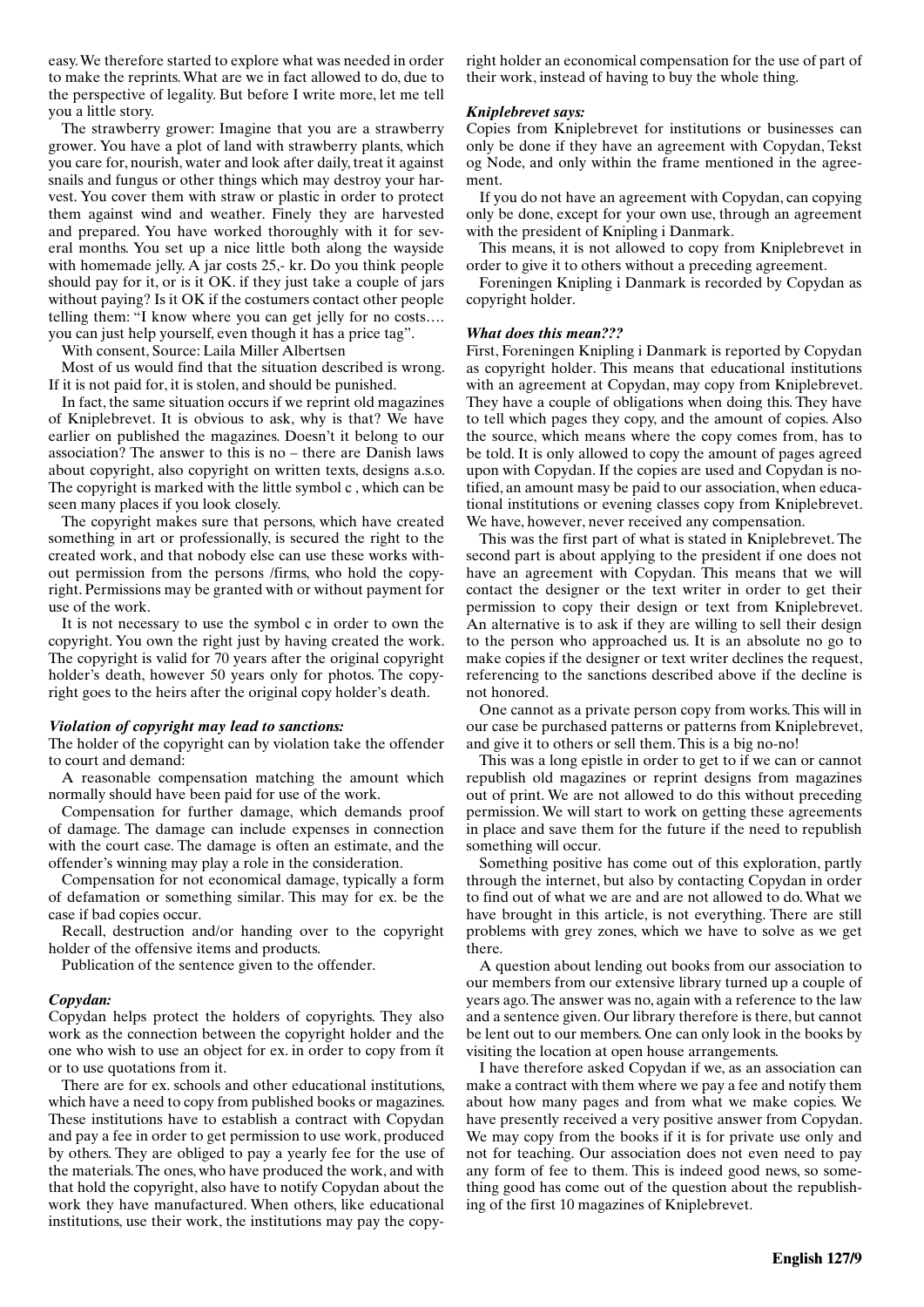#### *Sources:*

Copydan's homepage and their Hvem-Hvad-Hvor.

Bekendtgørelse af Lov om ophavsret, Kapitel 4, § 63 A big thank you goes to Kasper Lauge Just, Reseacher/cand. Scient. Bibl. and Hanne Glud Konradsen, Aftalekonsulent (Agreement Adviser) at Copydan, for exellent advice.

# **Pellestrina: The Other Lace Island Angharad Rixon**

Every year hundreds of thousands of tourists take the Vaporetto to visit Venice's charming Lace Island, Burano, with its brightly coloured houses and excellent museum. As soon as you get off the ferry, as a tourist you are immediately wrapped up in all things lacey form scarves to lace parasols, and it seems that you have landed in the heart of the Venetian lace world. But Venetian lace has two hearts; one of needle lace and the other of bobbin lace which is to be found on the extraordinary island of Pellestrina.

The Island forms the southwestern boundary of the Venetian lagoon, running between the Lido and Chioggia on the mainland, it is 11 km long, only 23m wide at its narrowest point and 1200m at its widest. Arriving there is a great adventure which I love; across the lagoon by ferry and then the long trip on the number 11 bus along the Lido and over the water with another ferry to the long, narrow island of Pellestrina.

Historically, Pellestrina has always been the bobbin lace centre of Venice. As in many places where lace is traditionally made, the economy of the island is based on fishing and boat building, and lace making was a good source of additional income over the centuries. In the 19th century the tradition (which had waned over time) was revived at a commercial level by Michelangelo Jesurum. During the late 19th and early 20th centuries Pellestrina was particularly well known for their polychrome silk bobbin laces such as this example which is in the Victoria and Albert Museum in London.

The Cultural Association which continues the local lace making tradition is called "Il Murazzo" after the great wall which protects the island from the Adriatic on its western side. It is an interesting choice of name as, while it does not specifically reference lace, it does give a sense of strength and solidity, protecting and conserving the lace making culture of the island for future generations. The association has been working to promote lace making on the Island for over 40 years and are an important part of the community, involving many of the island's inhabitants in their projects such as teaching lace making to children at the local elementary school, or, in 2007 making the world's longest lace, a 450m lace "portrait" of the island including each of the churches and neighbourhoods of Pellestrina; a project which involved over 300 lace makers.

Arriving at the association we were greeted by the head of the lace group, Signora Leda, a wonderful woman with a true passion for lace making and her home island. A small group of lace makers had gathered to meet us and it was beautiful (as always) to see how a common love of lace can transcend the boundaries of language and culture. The participants of this year's Lace in Italy tour chatted with the Pellestrina lace makers, sharing ideas and email addresses. The group is very open to exchange with other lace making groups and interested in exchanging patterns and even bobbins and pillows! They have a number of lace pillows from other countries including Spain and Belgium, and they make a variety of bobbin laces, from their local "Pompe" as published by the Sessa brothers in 1557, to their own original designs. It was a lovely visit.

We were also very happy to learn that this summer the lace traditions of both Pellestrina and Burano were recognised

by UNESCO! Congratulations to all the lace makers of Venice!! An important achievement for the associations and a further step towards protecting these traditions. Shortly after the recognition by UNESCO, however, the association received its eviction notice from the parish where it has been housed for over 40 years, we all wish them the best of luck for finding a new space for their school and collection.

Many thanks to Signora Leda for organising our visit, meeting with the lace makers was again a very special experience.

# **Lace and sealskin**

My project plays with the aesthetical contrast between seal skin and lace, and the nuances of colors and compositions, which naturally occurs through the materials. The main frame for my collection is a visual and compositional exploration of "the negative room" and "shadows".

I have worked graphic and conceptional with the theories of the phenomenon "Figure-ground" and "Rubin's vase" , and worked on the negative room and compositions with the help of different materials, combinations, volume and a complicated cutting out and formgiving, individually for every silhouette and every single style, and for the overall look of the collection as a whole. To achieve an aesthetical balance is for me an important element, with the right composition of the negative room and "object" (material) – the whole time by keeping the strong fundament in connection with the body's anatomy in mind.

My project is, besides this, based on two topics, both tied to sustainability. The lace points out how machines and "fast production" never is able to replace old, beautiful handcrafts, and how important it is to bring their expression and techniques with us up through the time and to use it in a modern context. The know-how of the work of hands and creativity can and should never be replaced by efficiency.

The seal skin on the other hand, is a sustainable material, a resource where everything is used in balance with nature. Also this has a valuable history of culture about the hunters of Greenland and its folk's simple use for sheer survival and clothing.

The seal skin gives at the same time a deep, but still a light tactile contrast to the transparency on my style, and helps to underline and visualize the negative room, in combination with lace and silk.

It has been a wonderful and fantastic experience to work together with different lace makers of Sønderjylland.

I got in touch with Birthe Helbo Mortensen, with whom I had several meetings, and who helped with development and construction of the patterns.

A few lace makers from Kegnæs (Sydals) have in addition been helping with different laces, and it has been instructive and fun to cooperate with others in order to achieve the pretty results.

Knipling i Danmark has been very helpful with arranging of contacts with lace makers, and also by supplying me with different old lace pieces, which I have used as inspiration and also in my collection.

My project has been received by the public with great enthusiasm and admiration, and I have had selected dresses on display in Miljøministeriet under a project on sustainability.

I am in no doubt, that if anybody feels like helping me again another time through contributing lace or ideas/development for a project, I will be very open for cooperation.

Thank you.

*Aja Marie Skyum Cand. Design – Fashion & Fine Arts*